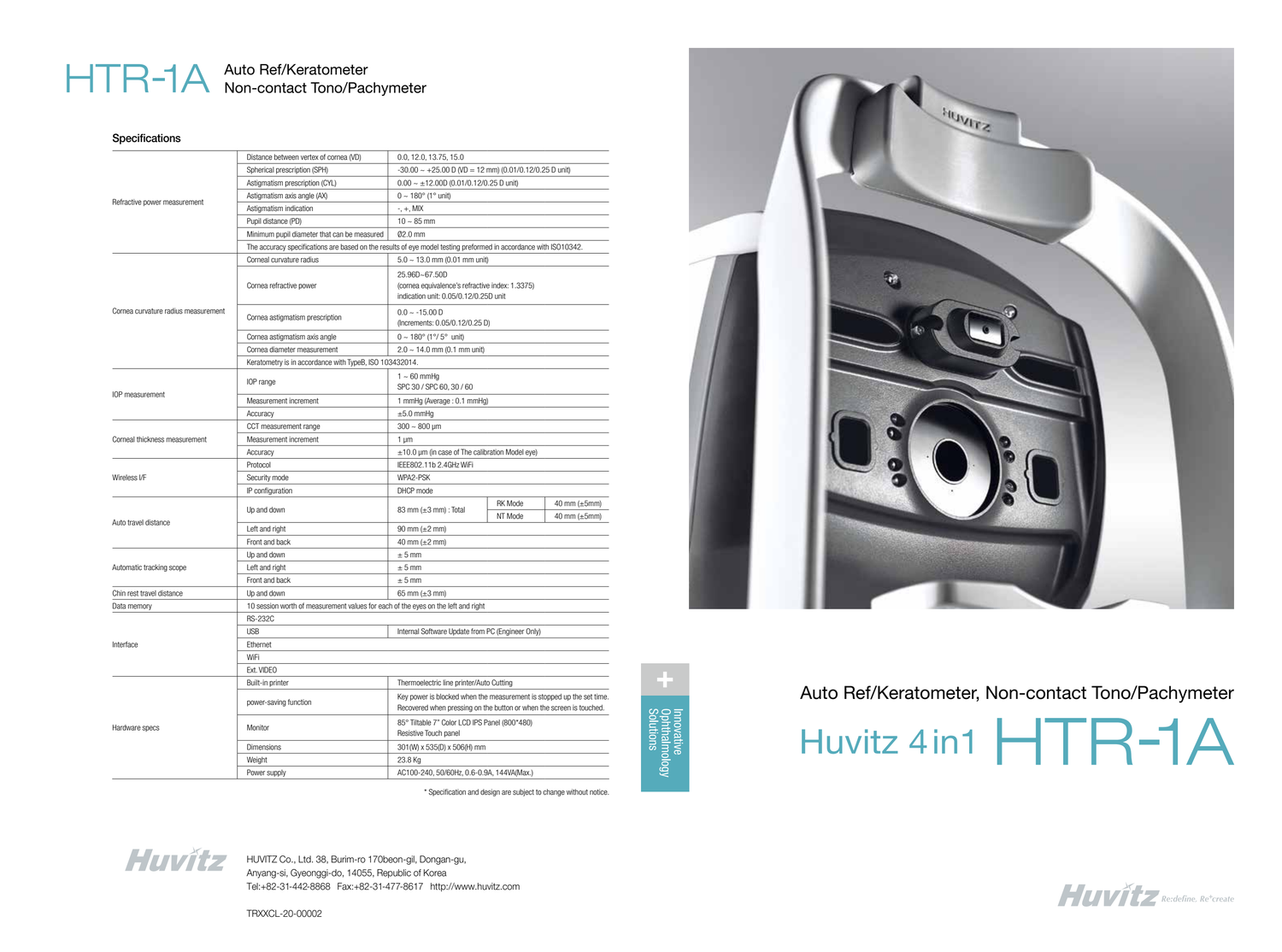Auto Refractometer

# Auto Keratometer Non-contact Tonometer Non-contact Pachymeter





## Efficient Multitasking by Huvitz 4 in 1 HTR-1A

Huvitz HTR-1A is optimized for eye health care in order to accurate measurement & diagnosis.

4 types of diagnostic device are completed with 4 in 1 System in Compact Design. Also, Full Auto Tracking & Shooting functions provide user convenience. Huvitz HTR-1A is now ready to surprise users by strong multitasking.

#### Full Auto Tracking & Shooting

HTR-1A supports Full Auto Tracking & Shooting. By clicking one button it automatically follows measuring pupil points and calculates accurate data.

#### Compact Design

By compact design and size, HTR-1A is possible to save users' space.

4 measurements from 1 device, patients don't need to move their places and it can save their time as well.

#### 4 in 1 System

The 1 device includes 4 functions; Full Auto Ref/Keratometer, Non-contact Tono/Pachymeter. Essential data for Customized Lens prescription such as Cornea Thickness, Intraocular Pressure and Refractive Power is accurately measured and acquired.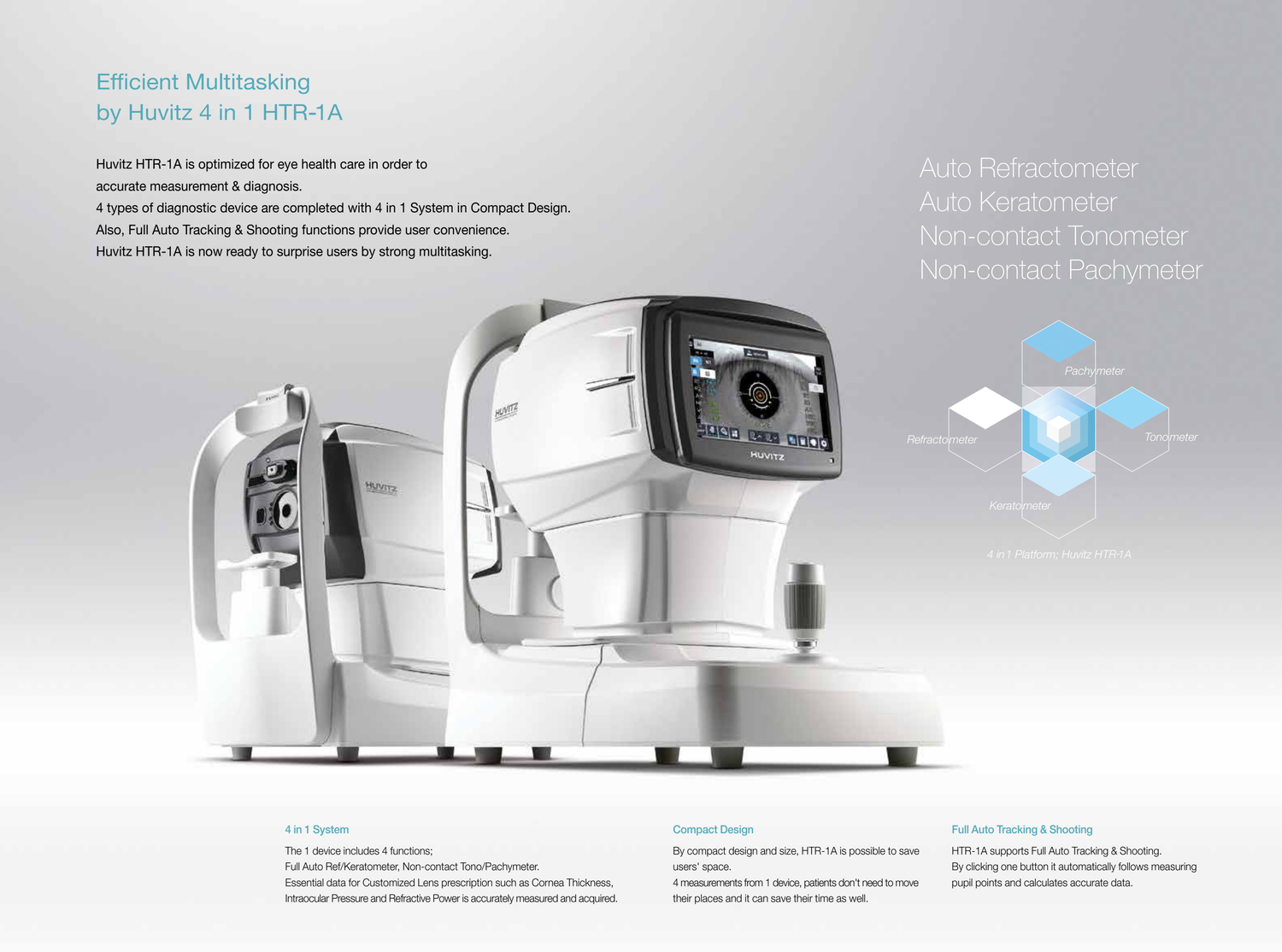# Kerato /Refracto



Monitoring Pre & Post Refractive Surgery, Customized Lens Prescription; Cutting Edge Optometry Technology

#### Wavefront Technology for High Order

By Huvitz's own Wavefront analyzing algorithm & Micro Lens Array provide accurate and reliable Refractometry data. User can monitor pre & post refractive surgery (Spherical Aberration) and analyze high order data in order to customized lens prescription.

#### KER/REF Measurement

High reliability of Kerato Data from Cornea Curvature can be acquired by minimizing measurement error using high-intensity Mire Ring & Two focus LED light sources.

Also, REF Data is provided with high accuracy by minimizing intervention of accommodative power.

#### Iris & Pupil Measurement

By image capturing function, user can measure Iris & Pupil distance up to 14 mm.

Also, minimum pupil measurement is supported up to 2 mm.

#### Zernike Map for Customized Lens

Zernike Map & Graph can be displayed in 2D & 3D so that users can easily understand Spherical, Cylinder, Axis and High order aberration data.

### Evaluating Analyzed Refractive Data, It's Possible for Quick & Accurate Diagnosis and Prescription.

Contact Lens Fitting & Auto Recognition Function; Increasing Accuracy and User Convenience

#### Color View Mode

Users can utilize the color view mode for contact lens fitting and prescription.

#### Contact Lens Fitting Assistance

The guide automatically recognizes fitting condition by image processing with fluorescence & cobalt blue filter.

#### Auto Calculation for Lens Base Curve Radius

It's possible to capture & adjust contrast images while monitoring. In case of RGP lens, this function automatically calculates and shows Lens Base Curve data.

Also, users can evaluate Steepness & Flatness after fitting hard lens.

#### Retro illumination Mode

Users can check the eye lens opacity or corneal damage. SPH, CYL and AXIS measurement data can be acquired in order to utilize for eyeglass and contact lens prescriptions.

#### TFBUT & Meibography

TFBUT (Tear Film Break-Up Time) function can be utilized with tear film and dry eye diagnosis.

Since Huvitz Meibography function has adopted Image Enhancement technology, users can check patients' conditions conveniently.

#### Peripheral Cornea Measurement

It is useful for accurate contact lens fitting prescription as this function continuously measures cornea curvature up/down/left/right side from cornea's center.



Wavefront Technology / Micro Lens Array Concept



Low・High Order Aberration Zernike Map



Color View Mode



Contact Lens Fitting Assistance Guide



Meibography Measurement



TFBUT(Tear film break up time)



Peripheral Keratometry Measurement